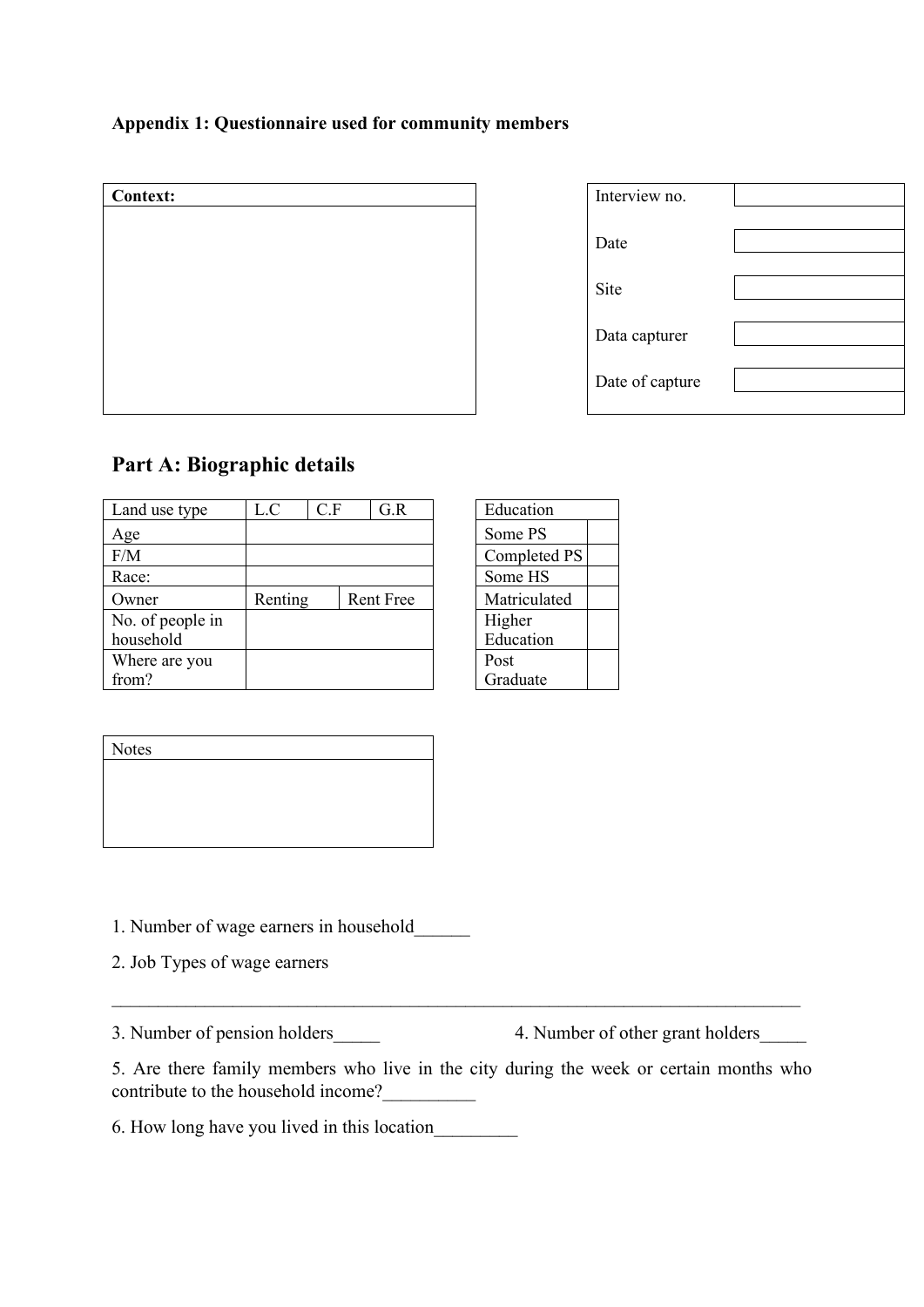## **Section B**

### **Livestock ownership**

7. Do you keep any livestock? [Yes] [No]

8. What type of livestock? [cattle] [sheep] [goats] [other]

9. How many units? Cattle Sheep Goats Other

10. What is the main reason for keeping livestock?

11. Has this changed over the past 20 years? [Yes] [No]

12. How has it changed?

13. When did you make those changes and why did you make those changes?

\_\_\_\_\_\_\_\_\_\_\_\_\_\_\_\_\_\_\_\_\_\_\_\_\_\_\_\_\_\_\_\_\_\_\_\_\_\_\_\_\_\_\_\_\_\_\_\_\_\_\_\_\_\_\_\_\_\_\_\_\_\_\_\_\_\_\_\_\_\_\_\_\_\_\_

14. Has your ability to take care of your livestock changed over time? [Yes] [No] 15. How?

 $\_$  , and the set of the set of the set of the set of the set of the set of the set of the set of the set of the set of the set of the set of the set of the set of the set of the set of the set of the set of the set of th

16. Has your sense of personal and household security changed over time? [Yes] [No]

17. Has your ability to feed and manage your household changed over time? [Yes] [No] 18. Can you have examples to share with me?

\_\_\_\_\_\_\_\_\_\_\_\_\_\_\_\_\_\_\_\_\_\_\_\_\_\_\_\_\_\_\_\_\_\_\_\_\_\_\_\_\_\_\_\_\_\_\_\_\_\_\_\_\_\_\_\_\_\_\_\_\_\_\_\_\_\_\_\_\_\_\_\_\_\_\_

## **Section C**

## **Knowledge and Perceptions of the landscape**

19. How has the number of trees changed in the landscape over the last 20 years?

How? [Increased] [Decreased] [Remained Constant]

20. Do you think it is a problem? [Yes] [No] [Neither] [Both]

21. Do you have trees on your property? [Yes] [No] [Not sure]

22. Were these trees planted? [Yes] [No] [Not sure]

23. How many trees do you have on the property [0-5] [6-10] [11-20] [20-40] [>40] on your property?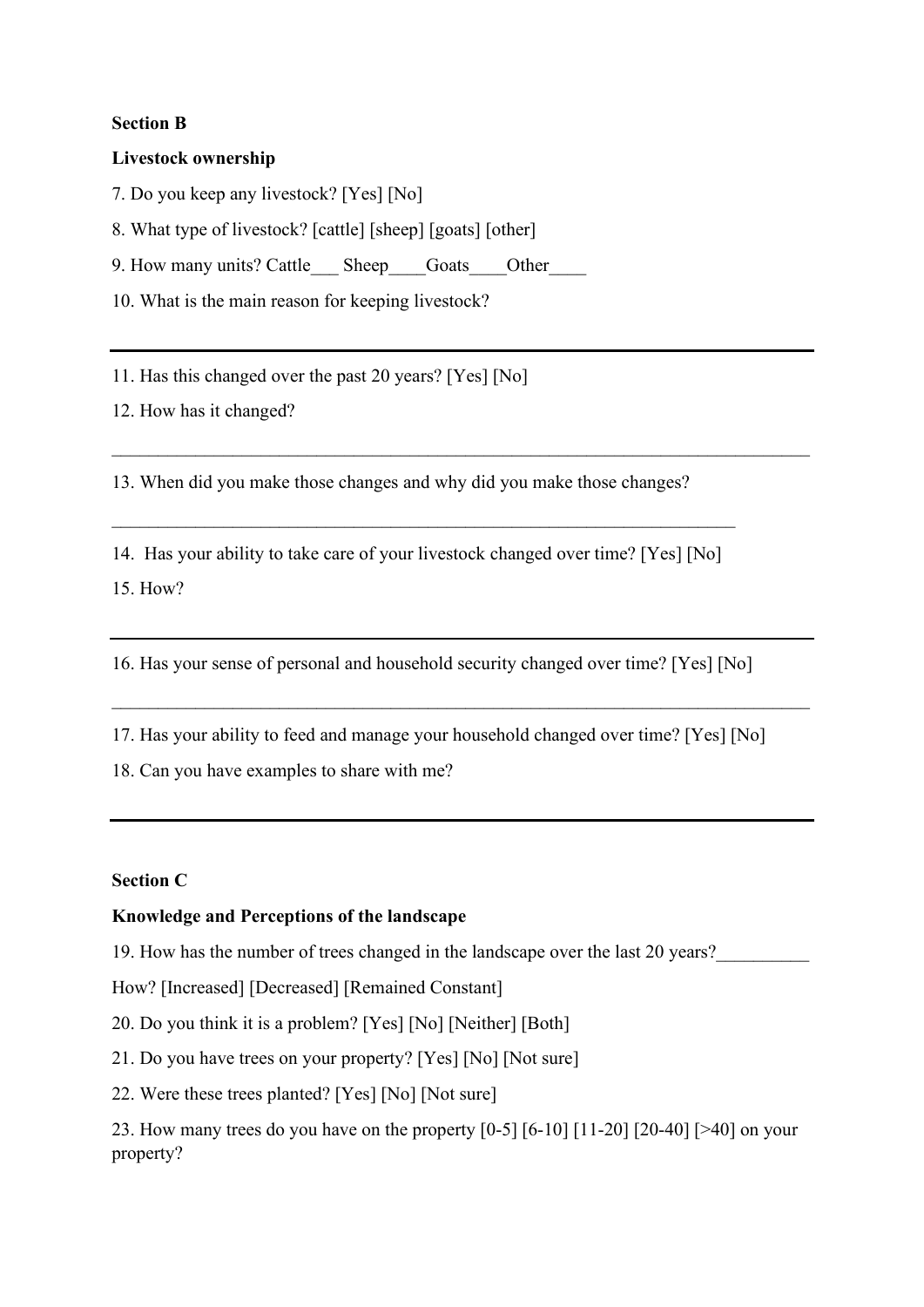- 24. Are trees spreading on your property? [Yes] [No] [Not sure]
- 25. Are trees spreading in the area? [Yes] [No] [Not sure]
- 26. How has the spreading of the trees impacted you and your livelihood?
- 27. Please explain\_\_\_\_\_\_\_\_\_\_\_\_\_\_\_\_\_\_\_\_\_\_\_\_\_\_\_\_\_\_\_\_\_\_\_\_\_\_\_\_\_\_\_\_\_\_\_\_\_\_\_\_\_\_\_\_\_\_\_

28. Has the use of grass for grazing for your livestock changed over the years? [Yes] [No] [Not sure]

 $\_$  , and the set of the set of the set of the set of the set of the set of the set of the set of the set of the set of the set of the set of the set of the set of the set of the set of the set of the set of the set of th

29. If so, how?

30. Has the use of water for you or your livestock changed over the years? [Yes] [No] [Not sure]

 $\_$  , and the set of the set of the set of the set of the set of the set of the set of the set of the set of the set of the set of the set of the set of the set of the set of the set of the set of the set of the set of th

 $\_$  , and the set of the set of the set of the set of the set of the set of the set of the set of the set of the set of the set of the set of the set of the set of the set of the set of the set of the set of the set of th

31. Do you have piped water on the property [Yes] [No]

32. Do you collect from elsewhere? [Yes] [No]

33. Do you plant any crops on your property? [Yes] [No]

34. Why?

35. Has anything changed in how you use your property? [Yes] [No]

36. How?

37. Has anything else changed in how you use the landscape? [Yes] [No]

38. How?

### **Section D**

### **Uses of the trees and natural resources**

39. Does your household harvest trees or any other resources? [Yes] [No] [Not Sure]

40. What do you harvest these resources for?

| Use      | Own Use? $\vert$ Quantity/month | Sale? | Quantity/month   Collection | Point |
|----------|---------------------------------|-------|-----------------------------|-------|
|          |                                 |       |                             |       |
| Fuelwood |                                 |       |                             |       |
|          |                                 |       |                             |       |
| Fodder   |                                 |       |                             |       |
|          |                                 |       |                             |       |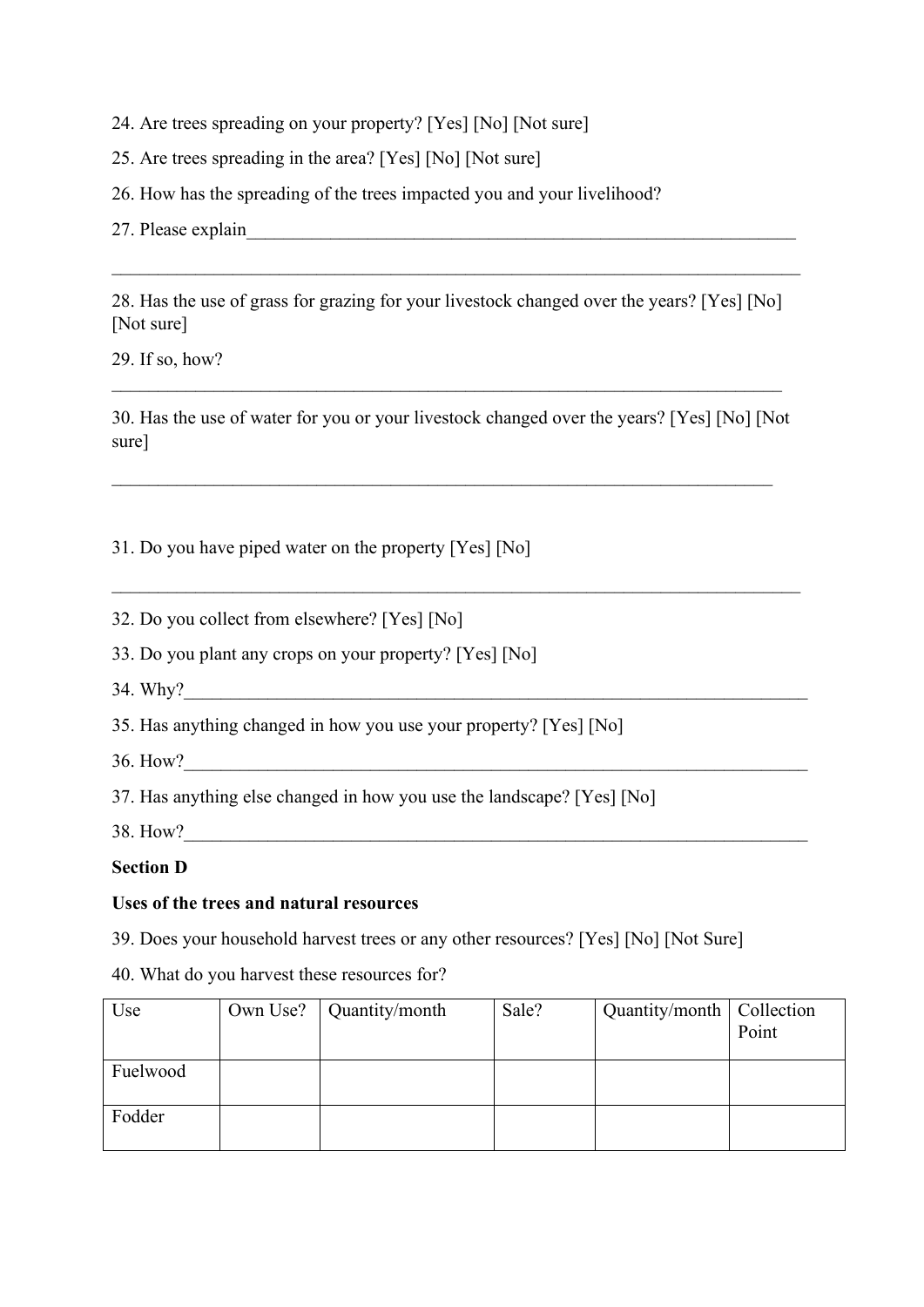| Building<br>Material |  |  |  |
|----------------------|--|--|--|
| Furniture            |  |  |  |
| Food                 |  |  |  |
| Medicine             |  |  |  |
| Utensils             |  |  |  |
| Mats/ivovo           |  |  |  |
| Decorations          |  |  |  |
| Thatch               |  |  |  |
| Other                |  |  |  |

- 41. Has this changed over time?
- 42. How?
- 43. Do trees also provide other non-direct use benefits? [Yes] [No]
- 44. What?
- 45. Does it cost you anything to harvest the trees? [Yes] [No]
- 46. How much (money  $&\&\text{/or time}$ )?
- 47. Do you sell the wood? [Yes] [No] [Not Sure]
- 48. How many hours a week do you harvest?
- 49. Do you employ someone to help you? [Yes] [No]
- 50. How many people?
- 51. Has your use of trees [Increased] [Remained Constant] [Decreased] over the last 15-20?

 $\_$  , and the set of the set of the set of the set of the set of the set of the set of the set of the set of the set of the set of the set of the set of the set of the set of the set of the set of the set of the set of th

\_\_\_\_\_\_\_\_\_\_\_\_\_\_\_\_\_\_\_\_\_\_\_\_\_\_\_\_\_\_\_\_\_\_\_\_\_\_\_\_\_\_\_\_\_\_\_\_\_\_\_\_\_\_\_\_\_\_\_\_\_\_\_\_\_\_\_\_\_\_\_\_\_\_\_

\_\_\_\_\_\_\_\_\_\_\_\_\_\_\_\_\_\_\_\_\_\_\_\_\_\_\_\_\_\_\_\_\_\_\_\_\_\_\_\_\_\_\_\_\_\_\_\_\_\_\_\_\_\_\_\_\_\_\_\_\_\_\_\_\_\_\_\_\_\_\_\_\_\_\_

\_\_\_\_\_\_\_\_\_\_\_\_\_\_\_\_\_\_\_\_\_\_\_\_\_\_\_\_\_\_\_\_\_\_\_\_\_\_\_\_\_\_\_\_\_\_\_\_\_\_\_\_\_\_\_\_\_\_\_\_\_\_\_\_\_\_\_\_\_\_\_\_\_\_\_

52. Why?

53. Do you do anything to try and counter the change?